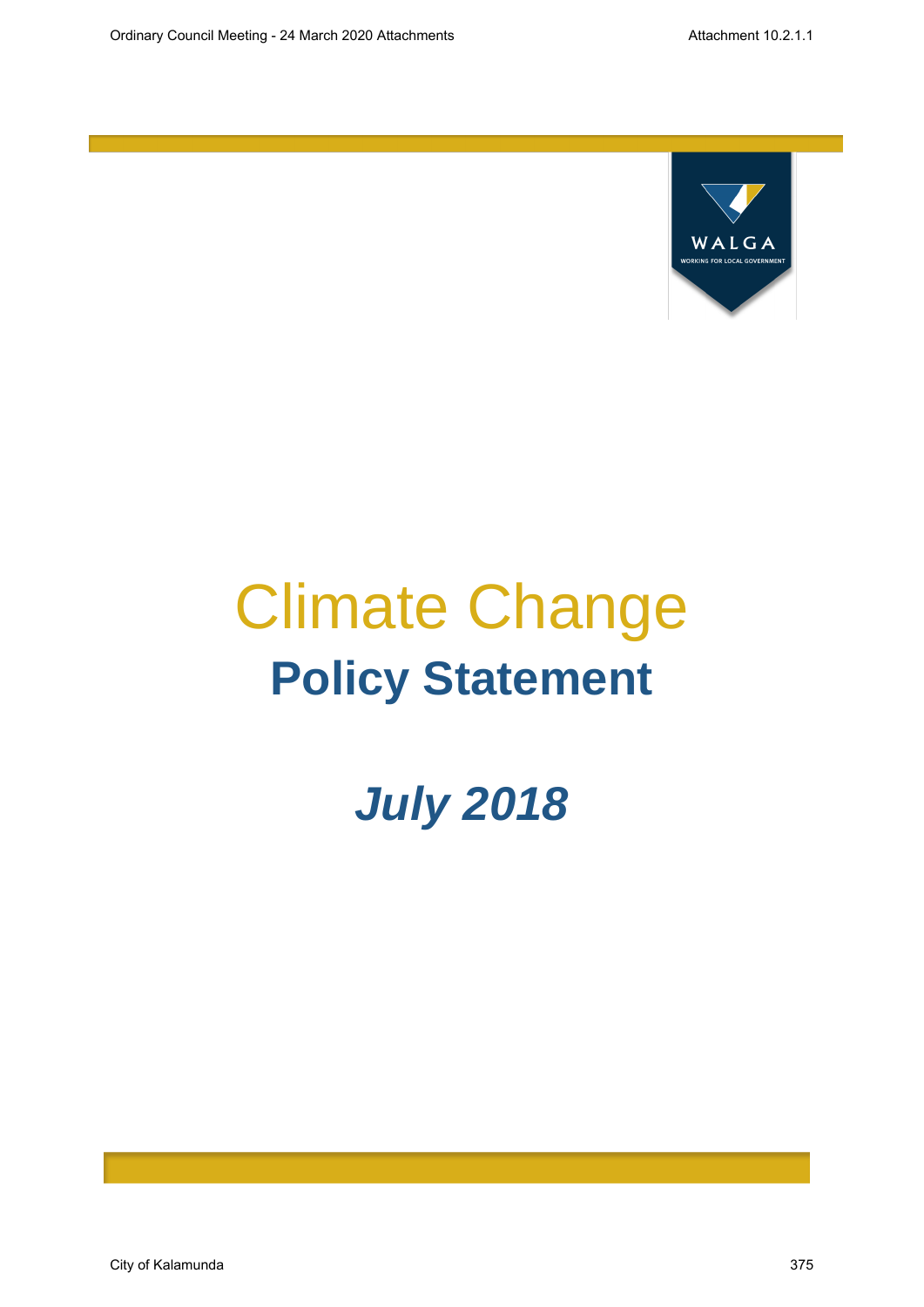

## **Version tracking**

| <b>Version</b><br>number | <b>Date</b>      | Author                | <b>Comments / Modifications</b>                                                                                                                                                                      |
|--------------------------|------------------|-----------------------|------------------------------------------------------------------------------------------------------------------------------------------------------------------------------------------------------|
|                          | February<br>2018 | Laura<br><b>Simes</b> | Major revision of 2009 Climate Change Policy<br>Statement, taking into account sector responses to the<br><b>WALGA Climate Change Position Statement Review</b><br>Discussion Paper (November 2017). |
| $\mathcal{P}$            | May<br>2018      | Laura<br><b>Simes</b> | Revisions taking into account sector comments on the<br>Draft Climate Change Policy Statement (March 2018).<br>Reviewed by Nicole Matthews and Mark Batty.                                           |
| 3                        | July<br>2018     | Laura<br><b>Simes</b> | Addition to include support for communities impacted, as<br>recommended by State Council (July 2018).                                                                                                |
|                          |                  |                       |                                                                                                                                                                                                      |

ONE70 LV1, 170 Railway Parade West Leederville WA 6007 (08) 9213 2000

www.walga.asn.au 2014 - 2014 - 2014 - 2014 - 2014 - 2014 - 2014 - 2014 - 2014 - 2014 - 2014 - 2014 - 2014 - 20<br>2014 - 2014 - 2014 - 2014 - 2014 - 2014 - 2014 - 2014 - 2014 - 2014 - 2014 - 2014 - 2014 - 2014 - 2014 - 2014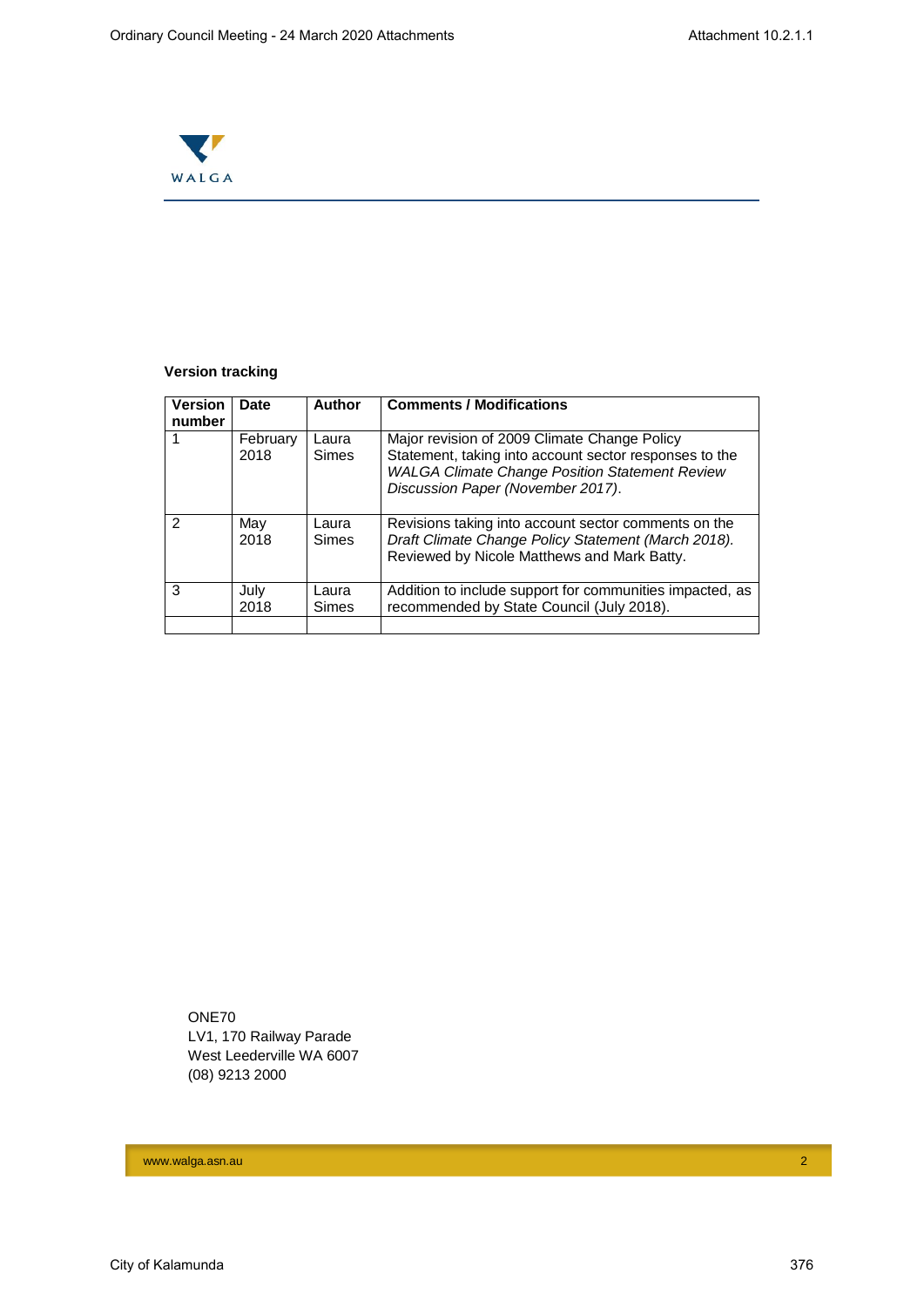

## **1.0 Policy Statement**

## **Local Government acknowledges**: I. The science is clear: climate change is occurring and greenhouse gas emissions from human activities are the dominant cause. II. Climate change threatens human societies and the Earth's ecosystems. III. Urgent action is required to reduce emissions, and to adapt to the impacts from climate change that are now unavoidable. IV. A failure to adequately address this climate change emergency places an unacceptable burden on future generations. **Local Government is committed** to addressing climate change. **Local Government is calling for:** I. Strong climate change action, leadership and coordination at all levels of government. II. Effective and adequately funded Commonwealth and State Government climate change policies and programs.

#### www.walga.asn.au 3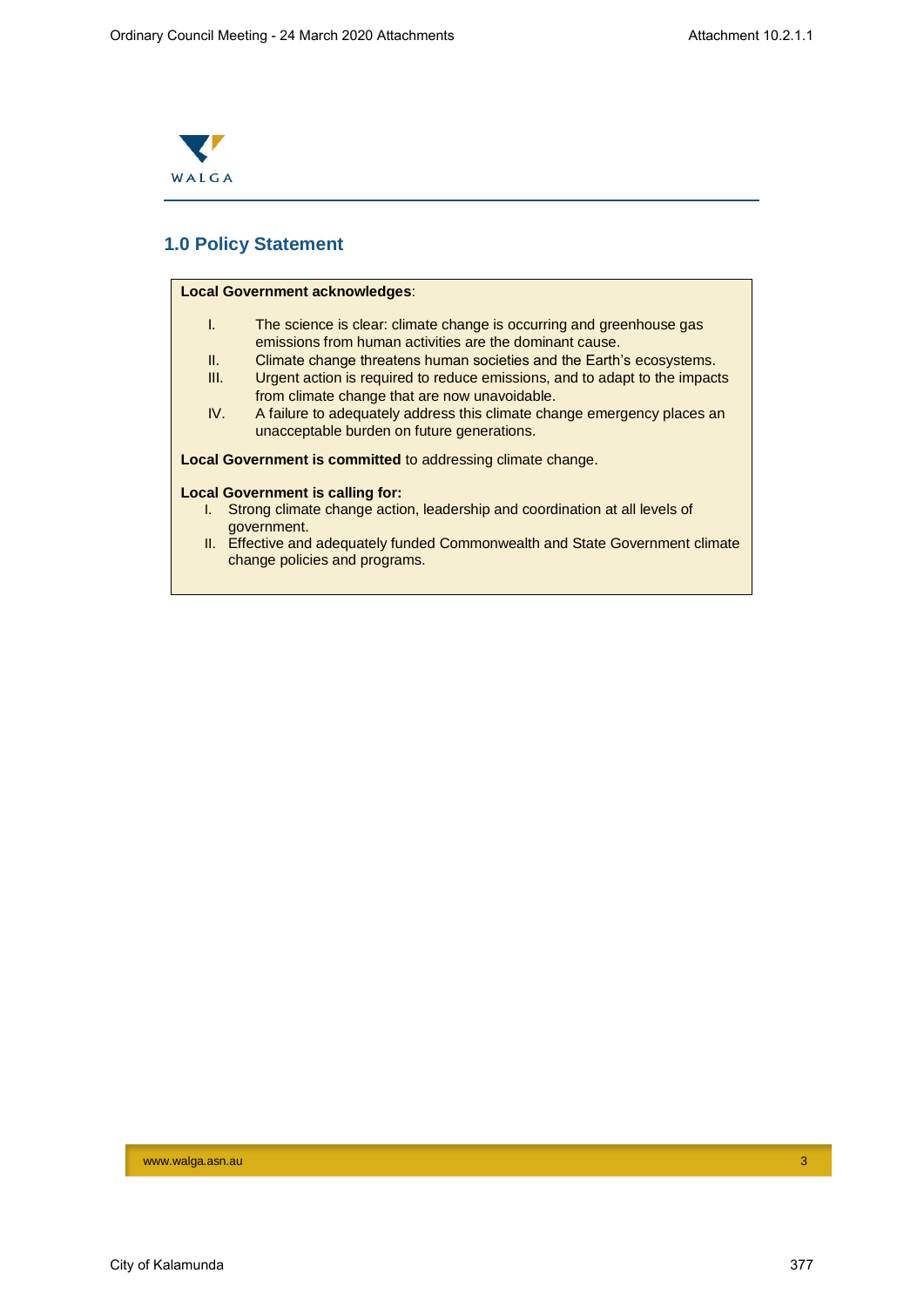

## **2.0 Rationale**

## **2.1 Purpose and intent of this document**

Climate change is a key issue for Local Governments that impacts almost all aspects of their operations and responsibilities.

This Policy Statement represents the consolidated position of Western Australian Local Governments regarding this important issue.

WALGA will promote the Climate Change Policy Statement and act consistently with its content. The Policy Statement will form the basis for WALGA's climate change advocacy on behalf of the WA Local Government sector.

Individual Local Governments are encouraged to support and utilise this Policy Statement in developing and implementing their own climate change strategies and programs, but are not bound by the Policy.

### **2.2 The science is clear**

**International scientific consensus is that climate change is occurring, and human activities are the dominant cause.**

The *Fifth Assessment Report*, the latest report of the scientific consensus-based Intergovernmental Panel on Climate Change (IPCC), found:

W*arming of the climate system is unequivocal, and since the 1950s, many of the observed changes are unprecedented over decades to millennia. The atmosphere and ocean have warmed, the amounts of snow and ice have diminished, sea level has risen, and the concentrations of greenhouse gases have increased<sup>1</sup> .*

*Most aspects of climate change will persist for many centuries even if emissions of CO<sup>2</sup> are stopped<sup>2</sup> .*

*Surface temperatures will remain approximately constant at elevated levels for many centuries after a complete cessation of net anthropogenic CO<sup>2</sup> emissions. Due to the long time scales of heat transfer from the ocean surface to depth, ocean warming will continue for centuries. Depending on the scenario, about 15 to 40% of emitted CO<sup>2</sup> will remain in the atmosphere longer than 1,000 years. It is virtually certain that global mean sea level rise will continue beyond 2100, with sea level rise due to thermal expansion to continue for many centuries<sup>3</sup> .*

Further, the IPCC has also found:

*It is extremely likely* [95–100%] *that human influence has been the dominant cause of the observed warming since the mid-20th century*. 4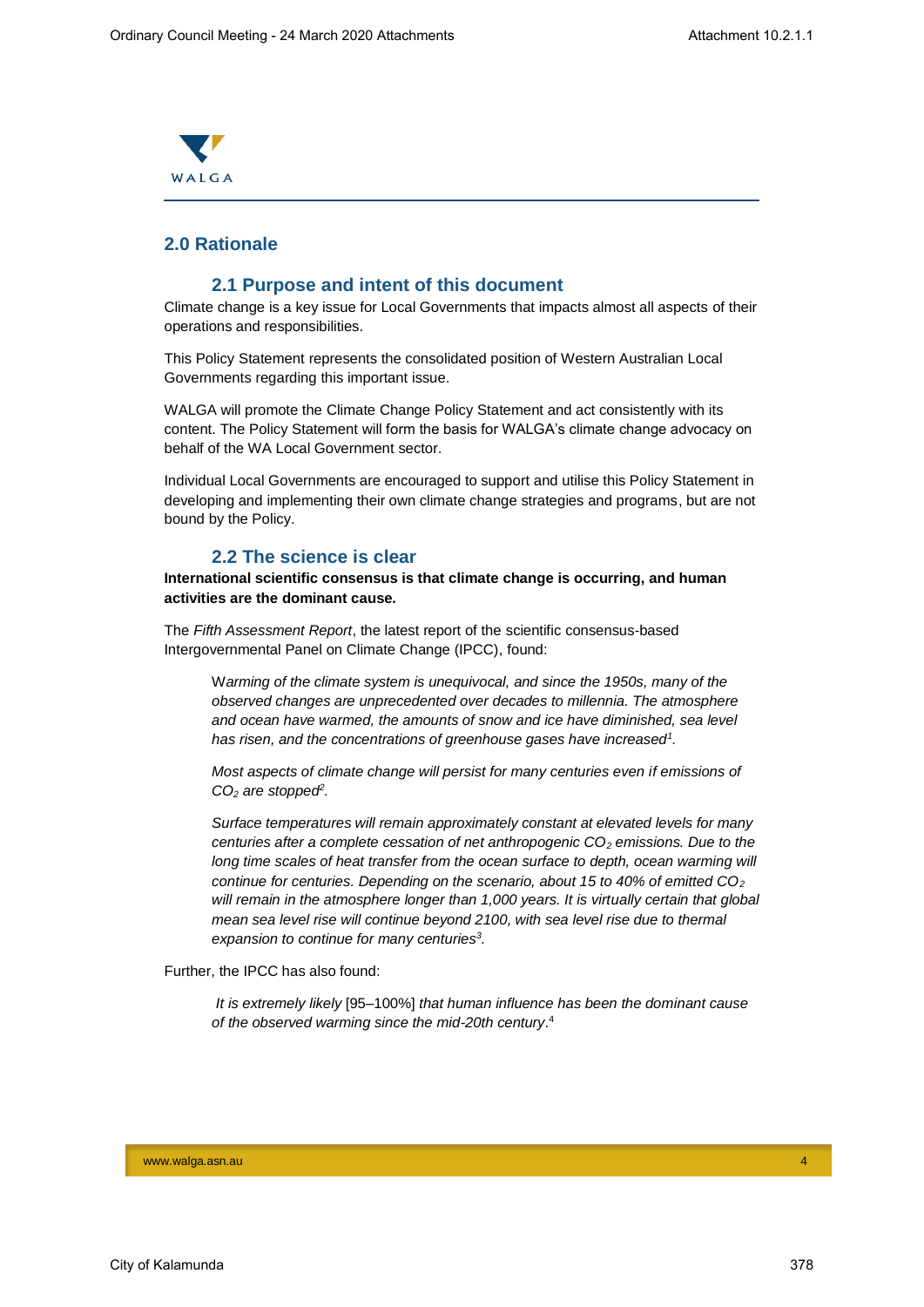

## **2.3 Climate change is a global threat, and Australia has committed to being part of the solution**

As a signatory to the Paris Agreement under the United Nations Framework Convention on Climate Change and the United Nations Sustainable Development Goals (SDGs), Australia has committed to taking action on climate change and to ensuring that mitigation and adaptation action is equitable and consistent with the aims of the SDGs.

**Local Government is committed to meeting international obligations through Australia's participation in protocols and agreements established under the UNFCCC, including but not limited to the Paris Agreement and successive international treaties.**

The Paris Agreement expressly recognises the importance of engagement at all levels of government<sup>5</sup>. Local Government is committed to contributing to national and international emissions reduction targets to achieve the Paris Agreement goal of limiting global temperature rise to well below 2° Celsius and to pursue efforts to limit the temperature increase even further to 1.5° Celsius.

**Local Government acknowledges** that current worldwide commitments under the Paris Agreement are insufficient to achieve even the 2° Celsius goal<sup>6</sup>. Australia is a developed country with among the highest per capita greenhouse gas (GHG) emissions in the world<sup>7</sup>. Recognising this, **Local Government calls on the Commonwealth Government show international leadership, by committing to a more ambitious Paris target.**

**Local Government recognises** that both the impacts of climate change and the policy responses required to contribute to the avoidance of dangerous climate change have significant equity implications<sup>8</sup>. These equity considerations have domestic and international dimensions, for both present and future generations and for the survival of other species. Climate change disproportionately affects disadvantaged and marginalised groups<sup>9</sup> including the poor and rural and regional communities.

#### **Local Government supports an equitable transition to a carbon constrained world:**

- **globally**, the right of developing countries to increase their share of global wealth in ways that remain within the ecological capacities of the planet;
- $\triangleright$  **domestically**, the need to equitably share the cost of climate change adaptation and mitigation and ensure disadvantaged and marginalised groups receive adequate support. This includes provision of support and incentives for communities impacted by the transition (eg, by fostering innovation, and supporting workforce adjustment packages and new employment opportunities).

### **Local Government supports the United Nations Sustainable Development Goals, and supports climate change action as part of a broader sustainable development agenda.**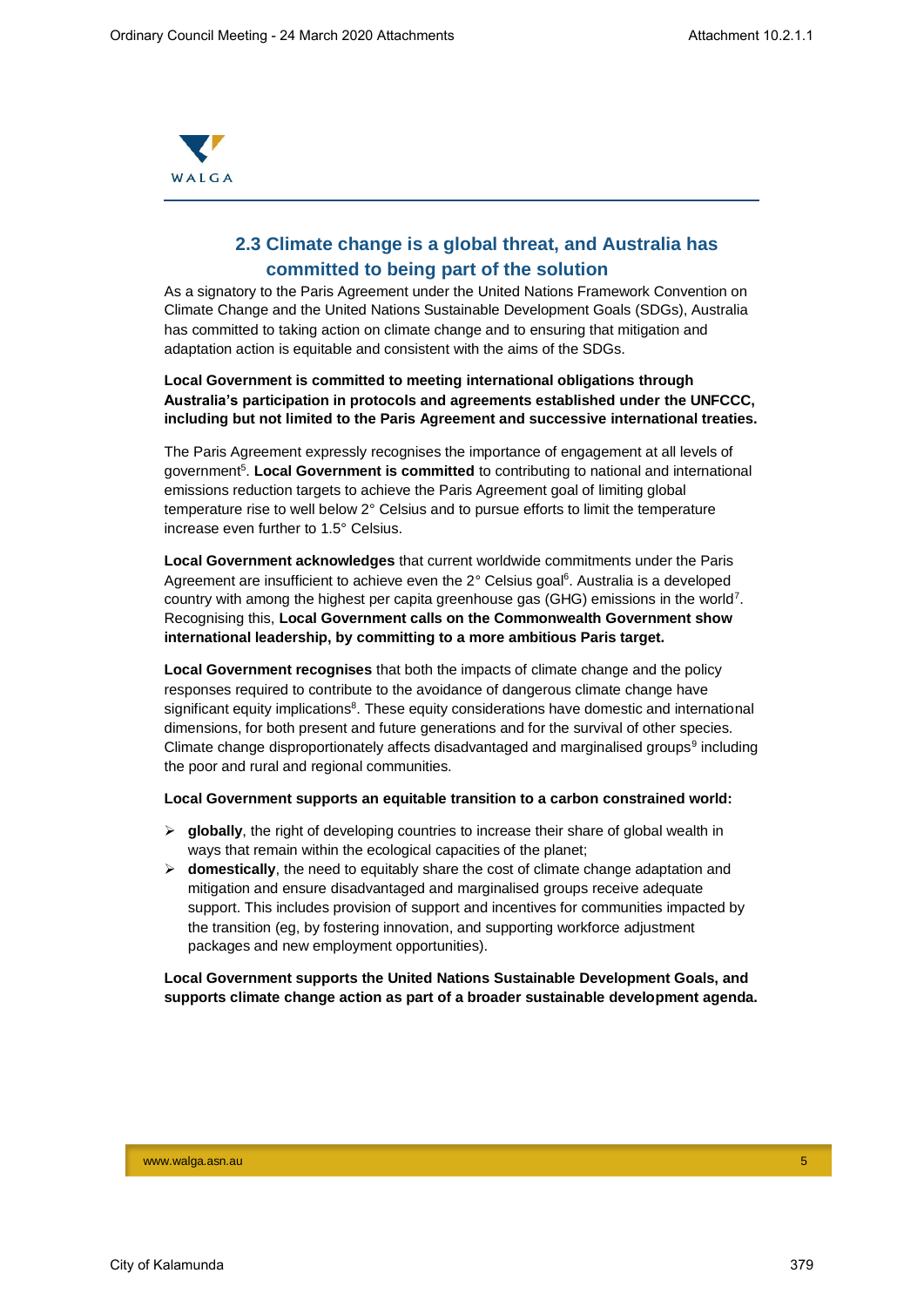

## **2.4 Local Government is already acting on climate change, but all levels of Government must act**

**For Australia to meet its international obligations, all levels of government must act. The Western Australian and Commonwealth Governments have an obligation to address climate change in partnership with Local Government, and in consultation with the community.**

**Local Government calls on the Western Australian and Commonwealth Governments to** develop a formalised coordinated approach, such as in the form of a Commonwealth/State/Local Government partnership agreement or Intergovernmental Agreement, establishing consistent and coordinated principles, objectives and actions across Australia that provides for long-term planning to address climate change.

#### **The strategic, long-term planning that Local Government seeks from the Western Australian and Commonwealth Governments includes:**

- $\triangleright$  adequate ongoing funding for essential research, science and innovation to underpin climate change policy initiatives and program design $10$
- $\triangleright$  taking direct responsibility for the delivery of mitigation actions, adaptation and resilience planning in areas that lend themselves to centralised coordination at Western Australian or Commonwealth Government level;
- $\triangleright$  embedding climate change mitigation and adaptation considerations in Government projects and policies (government procurement, land management, development, investment strategies that move away from fossil fuels etc.);
- $\triangleright$  partnering with and resourcing Local Government to deliver community emissions reduction programs that are most effectively implemented at the Local Government level;
- $\triangleright$  removing existing barriers to climate mitigation and adaptation actions by Local Government; and
- $\triangleright$  ensuring all decisions are guided by the precautionary principle.

**Local Government calls on the Commonwealth Government to** develop and implement a national plan for action to:

- meet Australia's international obligations;
- ensure Australia is prepared to adapt to the impacts of climate change; and
- navigate the pathway to a low carbon economy, fostering innovation, new employment opportunities and economic growth.

**Local Government calls on the Western Australian Government** for a major revision and update of the 2012 climate change strategy<sup>11</sup>.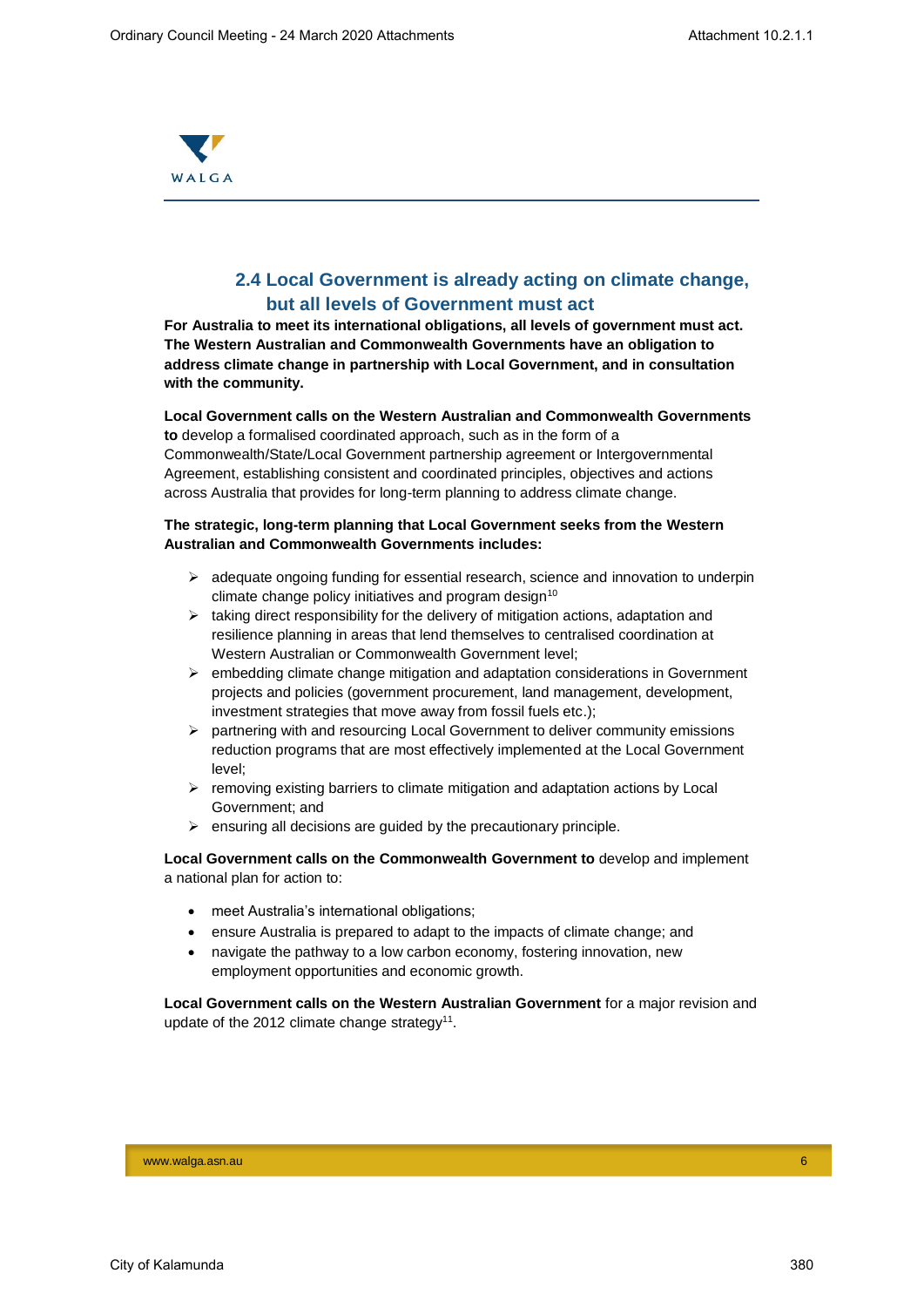

### **2.5 Local Government urges effective mitigation action**

**Local Government recognises that there is a global climate emergency which requires urgent action.** 

**Local Government is committed** to reducing operational GHG emissions and supporting the reduction of GHG emissions in the community.

**Local Government recognises** that Australia has the capacity to contribute to global climate change mitigation, by reducing emissions now, in a way that creates positive opportunities for communities, business and the economy.

**Local Government acknowledges** a successful response to the challenge of climate change requires cross-sectoral action by government, business and the community.

However, there are insufficient long-term Western Australian and Commonwealth Government plans or resources directed to climate change action. There is a particularly significant policy vacuum within the Western Australian Government, with negligible demonstrated or coordinated leadership or long-term planning. Australia and the world is seeing a shift away from fossil fuels towards energy efficient and renewable technologies that includes widespread uptake of rooftop solar<sup>12</sup>, battery storage<sup>13</sup>, energy trading<sup>14</sup>, virtual power plants<sup>15</sup>, electric vehicles<sup>16</sup>, energy efficiency and energy productivity<sup>17</sup>. The market, business, insurers, many Local Governments, communities and (other) State Governments are moving in this direction**. Local Governments are calling on the Western Australian and Commonwealth Governments** to accelerate action and remove barriers to transition to a low carbon, energy efficient economy.

**Local Government considers** a wide range of policy measures - from regulatory intervention and market-based mechanisms (such as an emissions trading scheme) through to voluntary schemes, education and behaviour change programs - are required to successfully achieve emissions reduction targets.

As part of the required national plan for action, **Local Government calls on the Commonwealth Government to** put in place efficient, effective and equitable measures to drive national emissions reductions.

Local Government is in a unique position to drive and implement mitigation programs, foster innovation and support sustainability at the community level, and has had successful collaborations and partnerships to implement such programs in the past<sup>18</sup>.

**Local Government calls on the Commonwealth Government to** partner with Local Government in its efforts to further reduce GHG emissions, including through:

- $\triangleright$  renewable energy projects (small scale and large scale);
- $\triangleright$  energy efficiency projects (eg, mass LED public lighting retrofits);
- $\triangleright$  waste management;
- $\triangleright$  enabling take-up of new renewable and sustainable technologies; and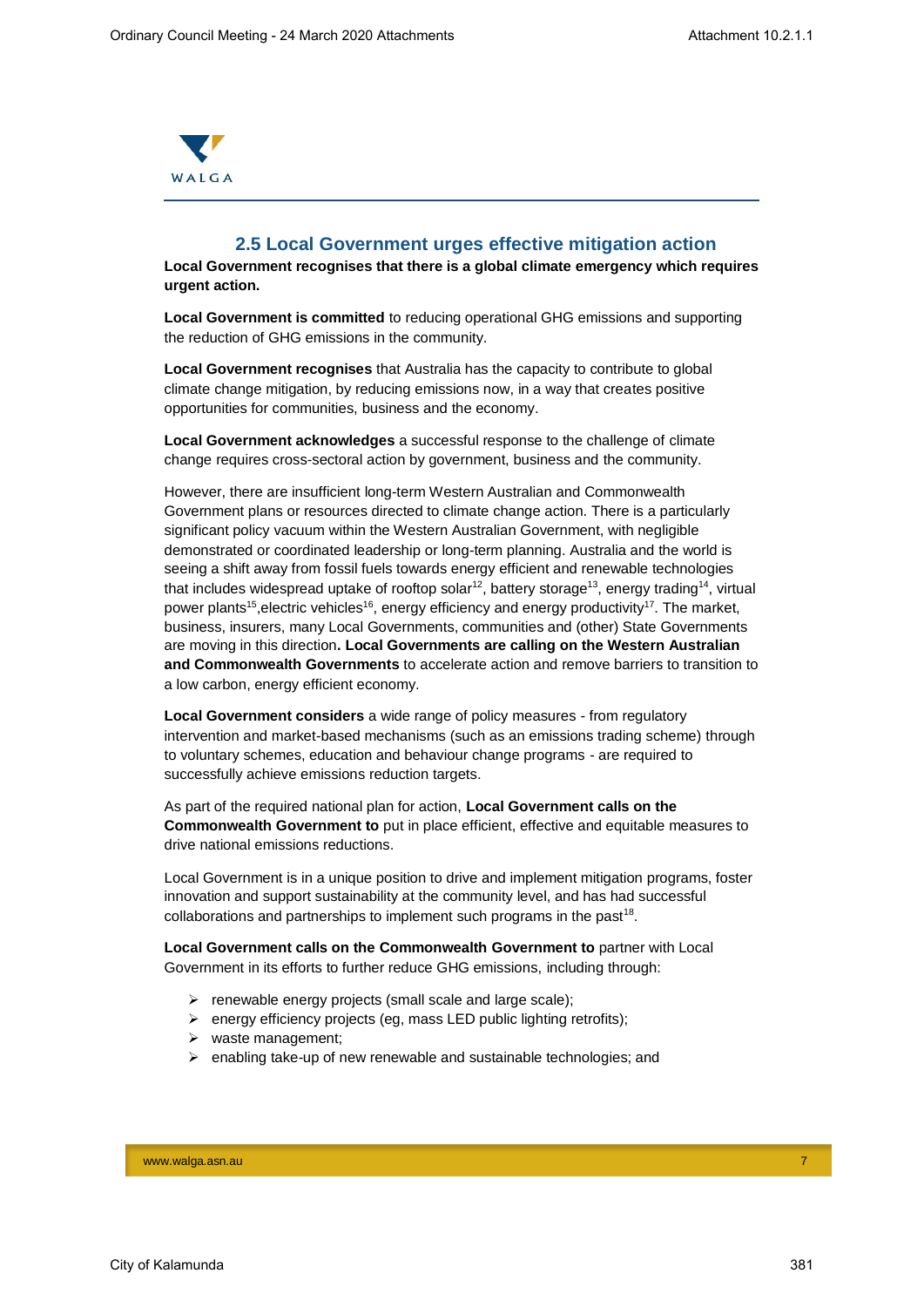

 $\triangleright$  accelerating the take up of low or zero emissions vehicles (eg, Local Government electric vehicle fleets, installation of electric vehicle charging stations).

#### **Local Government calls on the Western Australian Government to:**

- $\triangleright$  follow the lead of the other States and Territories and introduce a State-level renewable energy and/or emissions reduction target;
- $\triangleright$  ensure that statutory planning policies are consistent with climate change mitigation priorities (eg, maintaining and increasing urban forest to reduce heat island effect, best practice building energy efficiency etc.); and
- $\triangleright$  drive mass LED public lighting retrofits, by addressing the regulatory hurdles and unaligned incentives that act as a disincentive to the uptake of low cost, energy efficient public lighting.

**Local Government calls on the Environmental Protection Authority** to take a stronger regulatory role in assessing and recommending conditions to mitigate the GHG emissions associated with major projects within the Environment Impact Assessment process<sup>19</sup>.

## **2.6 Local Government urges effective adaptation and resilience planning**

**Local Government is committed** to the common goal of ensuring that Western Australia's human communities and natural ecosystems have the resources and assistance to enable them to build maximum resilience and adapt to climate change impacts that are now understood to be unavoidable.

**Local Government asserts** that it is the responsibility of all spheres of Australian Government to ensure that their decisions, policies and programs take into consideration the likely impact of climate change on current and future human settlements, natural resources and ecosystems and facilitate adaptation to these. These include but are not limited to disaster relief, national security, environment, energy, infrastructure and land use planning, water, housing, health and transport.

**Local Government notes** there are some policies, programs and limited funding for *coastal* adaptation in Western Australia, and a body of work completed in relation to bushfire planning and management. While this action is welcome, it is insufficient, and there is currently only *minimal* capacity and resourcing available to adapt to other effects of climate change, such as changes in temperature and rainfall, extreme weather events such as heatwaves and floods, flow-on effects such as the health and social impacts of climate change.

In many cases, Local Governments do not have the financial resources to shoulder the cost of implementing adaptation measures alone. This must be a shared responsibility.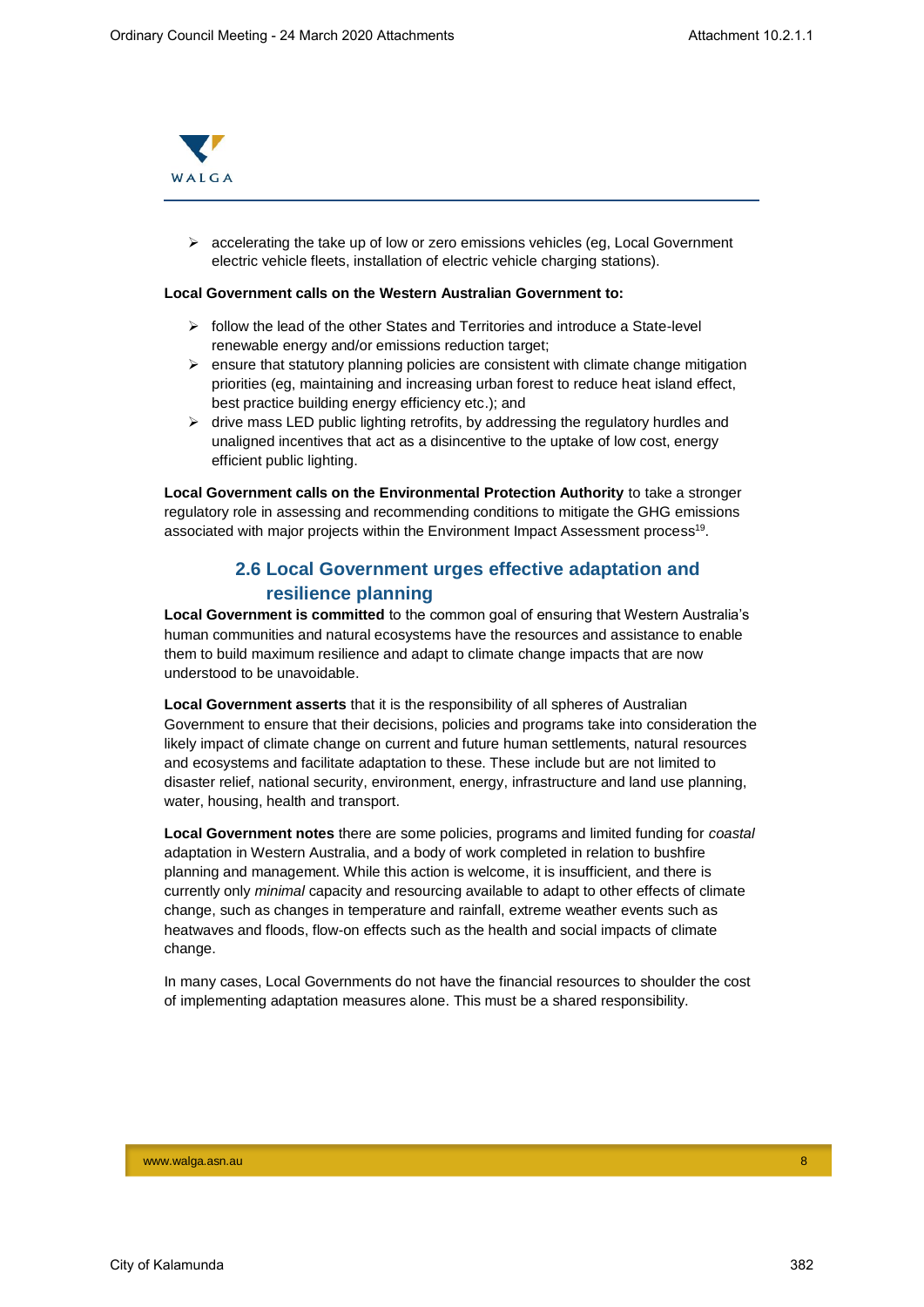

### **Effective adaptation and resilience planning by Western Australian and Commonwealth Governments includes:**

- $\triangleright$  a strategic approach to progressing and funding action for climate change adaptation and building resilience;
- $\triangleright$  adequate assistance, including funding, for Local Governments and Commonwealth and State agencies engaged in adaptation action;
- $\triangleright$  recognising and planning for the impacts of climate change on biodiversity and agricultural productivity, particularly in relation to biosecurity;
- $\triangleright$  sustainable management of water resources:
- $\triangleright$  providing greater certainty for Local Governments managing their risk and liability flowing from adaptation planning decisions;
- a State-Wide Coastal Hazard Map;
- coastal management legislation in Western Australia to define and establish principles, objects, actions, roles and responsibilities for integrated coastal zone management, with specific reference to planned and managed retreat;
- $\triangleright$  ensuring the Western Australian planning system adequately incorporates consideration of climate change effects and adaptation issues; and
- $\triangleright$  hazard identification and planning beyond coastal planning, into current and expected effects of changes on extreme weather events, bushfires, biodiversity, invasive flora and fauna, health, social impacts etc.

**Local Government is also calling for national and state emergency management and disaster relief policies that adequately incorporate climate change in their planning and implementation.** Western Australia Natural Disaster Relief and Recovery Arrangements (WANDRRA) financial measures need to provide funding to reinstate a damaged or destroyed asset to a more disaster resilient standard, where this is an appropriate and cost effective response based on likely recurrence of the disaster event.

l

www.walga.asn.au 9 | 2002 | 2003 | 2004 | 2005 | 2006 | 2007 | 2008 | 2009 | 2009 | 2009 | 2009 | 2009 | 2009 |

<sup>1</sup> IPCC (2013). "Summary for Policymakers*"* in *Climate Change 2013: The Physical Science Basis. Contribution of Working Group I to the Fifth Assessment Report of the Intergovernmental Panel on Climate Change.* Cambridge University Press, Cambridge, United Kingdom and New York, NY, USA at 4. Available at: [https://www.ipcc.ch/report/ar5/wg1/.](https://www.ipcc.ch/report/ar5/wg1/)

<sup>2</sup> As above, at 27. <sup>3</sup> As above, at 28.

<sup>4</sup> As above, at 17. The term "extremely likely" is defined by the IPCC as having an assessed likelihood of 95-100%: See "Chapter 1: Introduction" in *Climate Change 2013: The Physical Science Basis. Contribution of Working Group I to the Fifth Assessment Report of the Intergovernmental Panel on Climate Change.* Cambridge University Press, Cambridge, United Kingdom and New York, NY, USA at 121 (footnote 2).

<sup>5</sup> United Nations Framework Convention on Climate Change (2015) *Adoption of the Paris Agreement*, 21<sup>st</sup> Conference of the Parties, Paris: United Nations at 2. Available at: [http://unfccc.int/files/home/application/pdf/paris\\_agreement.pdf.](http://unfccc.int/files/home/application/pdf/paris_agreement.pdf)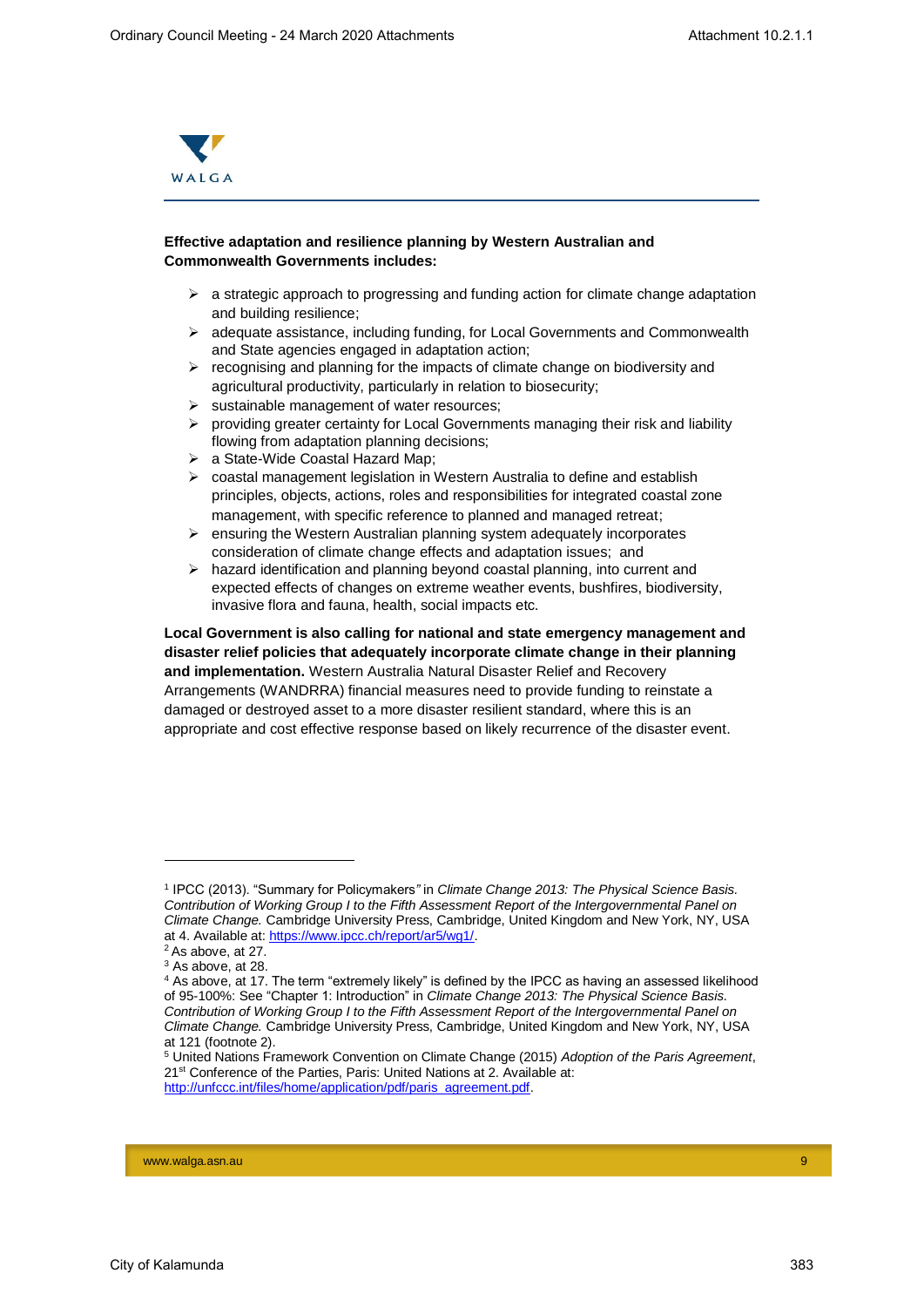

-

<sup>6</sup> The Climate Action Tracker (Climate Analytics, Ecofys & NewClimate Institute) calculates the gap in current policies, Paris Commitments and the emissions reductions required to keep the world at a 1.5˚C and a 2.0 ˚C increase. Available here: [https://climateactiontracker.org/global/cat-emissions](https://climateactiontracker.org/global/cat-emissions-gaps/)[gaps/.](https://climateactiontracker.org/global/cat-emissions-gaps/)

 $7$  Australia has the highest per capita emissions of the OECD countries, and the seventh highest per capita in the world after Kuwait, Brunei, Qatar, Belize, Oman and Bahrain: CAIT Climate Data Explorer (World Resources Institute) (2018). *GHG Emissions Totals Excluding Land Use Change and Forestry Per Capita 2014*. Available at[: http://cait.wri.org/historical.](http://cait.wri.org/historical)

<sup>8</sup> Althor, G. et al. Global mismatch between greenhouse gas emissions and the burden of climate change. *Sci. Rep*. 6, 20281; doi: 10.1038/srep20281 (2016).Available at: [https://www.nature.com/articles/srep20281.](https://www.nature.com/articles/srep20281)

<sup>9</sup> "People who are socially, economically, culturally, politically, institutionally or otherwise marginalised are especially vulnerable to climate change" IPCC (2014). Summary for Policymakers" in *Climate Change 2014: Impacts, Adaptation, and Vulnerability. Part A: Global and Sectoral Aspects. Contribution of Working Group II to the Fifth Assessment Report of the Intergovernmental Panel on Climate Change*. Cambridge University Press, Cambridge, United Kingdom and New York, NY, USA, at 6. Available at[: http://www.ipcc.ch/report/ar5/wg2/.](http://www.ipcc.ch/report/ar5/wg2/) See also CSIRO (2015). *Climate Change Adaptation for Health and Social Services*, edited by Rae Walker and Wendy Mason. CSIRO Publishing, and L Rickards et al. (2016). *On the Frontline: Climate Change & Rural Communities.*  Climate Commission. Available at [https://www.climatecouncil.org.au/ruralreport.](https://www.climatecouncil.org.au/ruralreport)

<sup>10</sup> For example, BOM and CSIRO's Climate Change in Australia:

[https://www.climatechangeinaustralia.gov.au/,](https://www.climatechangeinaustralia.gov.au/) Western Australian Marine Science Institution: [https://www.wamsi.org.au/,](https://www.wamsi.org.au/) National Climate Change Adaptation Research Facility: <https://www.nccarf.edu.au/> and CoastAdapt: https://coastadapt.com.au/

<sup>11</sup> Western Australian Government (2012). *Adapting to our Changing Climate*. Available at: [https://www.der.wa.gov.au/your-environment/climate-change/254-adapting-to-climate-change.](https://www.der.wa.gov.au/your-environment/climate-change/254-adapting-to-climate-change)

<sup>12</sup> See for example: A Bruce & I MacGill. "FactCheck Q&A: is Australia the world leader in household solar power?" The Conversation. 28 March 2016. Available at: [https://theconversation.com/factcheck](https://theconversation.com/factcheck-qanda-is-australia-the-world-leader-in-household-solar-power-56670)[qanda-is-australia-the-world-leader-in-household-solar-power-56670.](https://theconversation.com/factcheck-qanda-is-australia-the-world-leader-in-household-solar-power-56670)

<sup>13</sup> See for example: N Harmsen. "Elon Musk's giant lithium ion battery completed by Tesla in SA's Mid North". *ABC News.* 24 November 2017. Available at: [http://www.abc.net.au/news/2017-11-23/worlds](http://www.abc.net.au/news/2017-11-23/worlds-most-powerful-lithium-ion-battery-finished-in-sa/9183868)[most-powerful-lithium-ion-battery-finished-in-sa/9183868;](http://www.abc.net.au/news/2017-11-23/worlds-most-powerful-lithium-ion-battery-finished-in-sa/9183868) Climate Council. *Fully Charged: Renewables and Storage Powering Australia.* 2018. Available at:

[https://www.climatecouncil.org.au/resources/battery-storage-2018/.](https://www.climatecouncil.org.au/resources/battery-storage-2018/)

<sup>14</sup> See for example: K Diss, "Blockchain technology fuels peer-to-peer solar energy trading in Perth start-up". *ABC News*. 11 October 2017. Available at: [http://www.abc.net.au/news/2017-10-](http://www.abc.net.au/news/2017-10-11/blockchain-technology-fuels-peer-to-peer-energy-trading-start-up/9035616)

[11/blockchain-technology-fuels-peer-to-peer-energy-trading-start-up/9035616.](http://www.abc.net.au/news/2017-10-11/blockchain-technology-fuels-peer-to-peer-energy-trading-start-up/9035616) <sup>15</sup> See for example: C Chang. "South Australian government strikes deal with Tesla to install free

batteries to 50,000 homes". *News.com.au.* 5 February 2018. Available at:

[http://www.news.com.au/technology/innovation/south-australian-government-strikes-deal-with-tesla](http://www.news.com.au/technology/innovation/south-australian-government-strikes-deal-with-tesla-to-install-free-batteries-to-50000-homes/news-story/fd04731350da176c374383f3fb25e947/)[to-install-free-batteries-to-50000-homes/news-story/fd04731350da176c374383f3fb25e947/.](http://www.news.com.au/technology/innovation/south-australian-government-strikes-deal-with-tesla-to-install-free-batteries-to-50000-homes/news-story/fd04731350da176c374383f3fb25e947/)

<sup>16</sup>A Gray. "Countries are announcing plans to phase out petrol and diesel cars. Is yours on the list?" *World Economic Forum*. 26 September 2017. Available at:

[https://www.weforum.org/agenda/2017/09/countries-are-announcing-plans-to-phase-out-petrol-and](https://www.weforum.org/agenda/2017/09/countries-are-announcing-plans-to-phase-out-petrol-and-diesel-cars-is-yours-on-the-list/)[diesel-cars-is-yours-on-the-list/.](https://www.weforum.org/agenda/2017/09/countries-are-announcing-plans-to-phase-out-petrol-and-diesel-cars-is-yours-on-the-list/)

 $17$  Energy productivity is an indicator of the amount of economic output that is derived from each unit of energy consumed. See, for example, the Australian Alliance for Energy Productivity project to double productivity by 2030: [https://www.2xep.org.au/.](https://www.2xep.org.au/)

 $18$  For example as delivery agents of the Commonwealth Government's Community Energy Efficiency Program (CEEP) and Local Government Energy Efficiency Program (LGEEP) and the Cities for Climate Protection.

<sup>19</sup> See commentary on State climate change in the EPA's *Annual Report 2016-2017* at 38-40. Available at: [http://www.epa.wa.gov.au/annual-reports/epa-annual-report-2016-2017.](http://www.epa.wa.gov.au/annual-reports/epa-annual-report-2016-2017)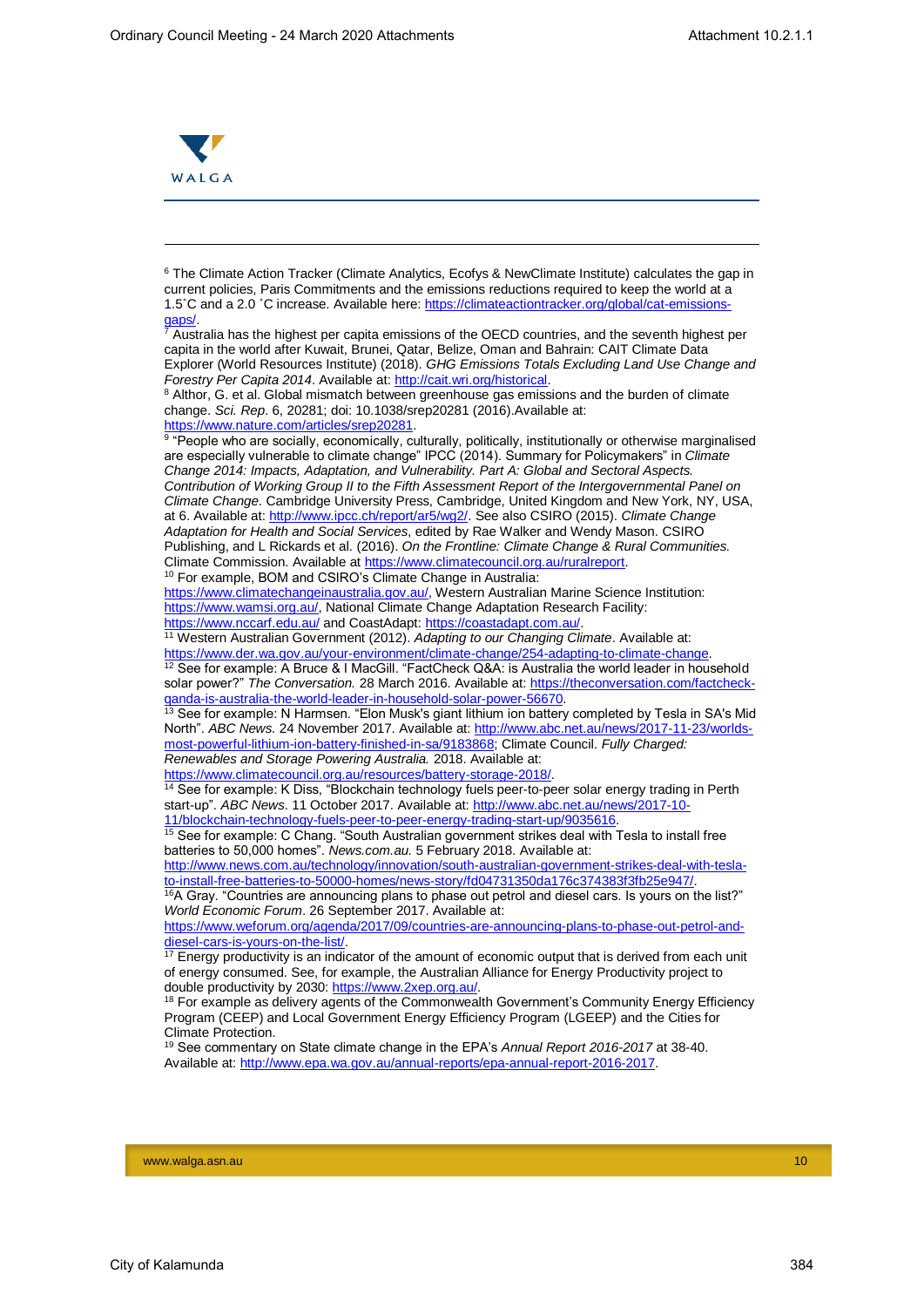

## **Appendix A**

## **Acronyms**

| <b>BOM</b>      | Bureau of Meteorology                                                                               |  |
|-----------------|-----------------------------------------------------------------------------------------------------|--|
| CAIT            | Climate Access Indicators Tool                                                                      |  |
| <b>CEEP</b>     | <b>Community Energy Efficiency Program</b>                                                          |  |
| CO <sub>2</sub> | Carbon dioxide                                                                                      |  |
| <b>CPP</b>      | Cities for Climate Protection                                                                       |  |
| <b>CSIRO</b>    | Commonwealth Scientific and Industrial Research<br>Organisation                                     |  |
| <b>GHG</b>      | Greenhouse Gas                                                                                      |  |
| <b>ICLEI</b>    | International Council for Local Environmental Initiatives<br>- Local Governments for Sustainability |  |
| <b>IPCC</b>     | Intergovernmental Panel on Climate Change                                                           |  |
| <b>LED</b>      | <b>Light Emitting Diode</b>                                                                         |  |
| <b>LGEEP</b>    | Local Government Energy Efficiency Program                                                          |  |
| <b>NCCARF</b>   | National Climate Change Adaptation Research Facility                                                |  |
| <b>SDGs</b>     | Sustainable Development Goals                                                                       |  |
| <b>UNFCCC</b>   | United National Framework Convention on Climate<br>Change                                           |  |
| <b>WALGA</b>    | Western Australian Local Government Association                                                     |  |
| <b>WAMSI</b>    | Western Australian Marine Science Institution                                                       |  |
| <b>WANDRRA</b>  | Western Australia Natural Disaster Relief and Recovery<br>Arrangements                              |  |
| <b>WRI</b>      | <b>World Resources Institute</b>                                                                    |  |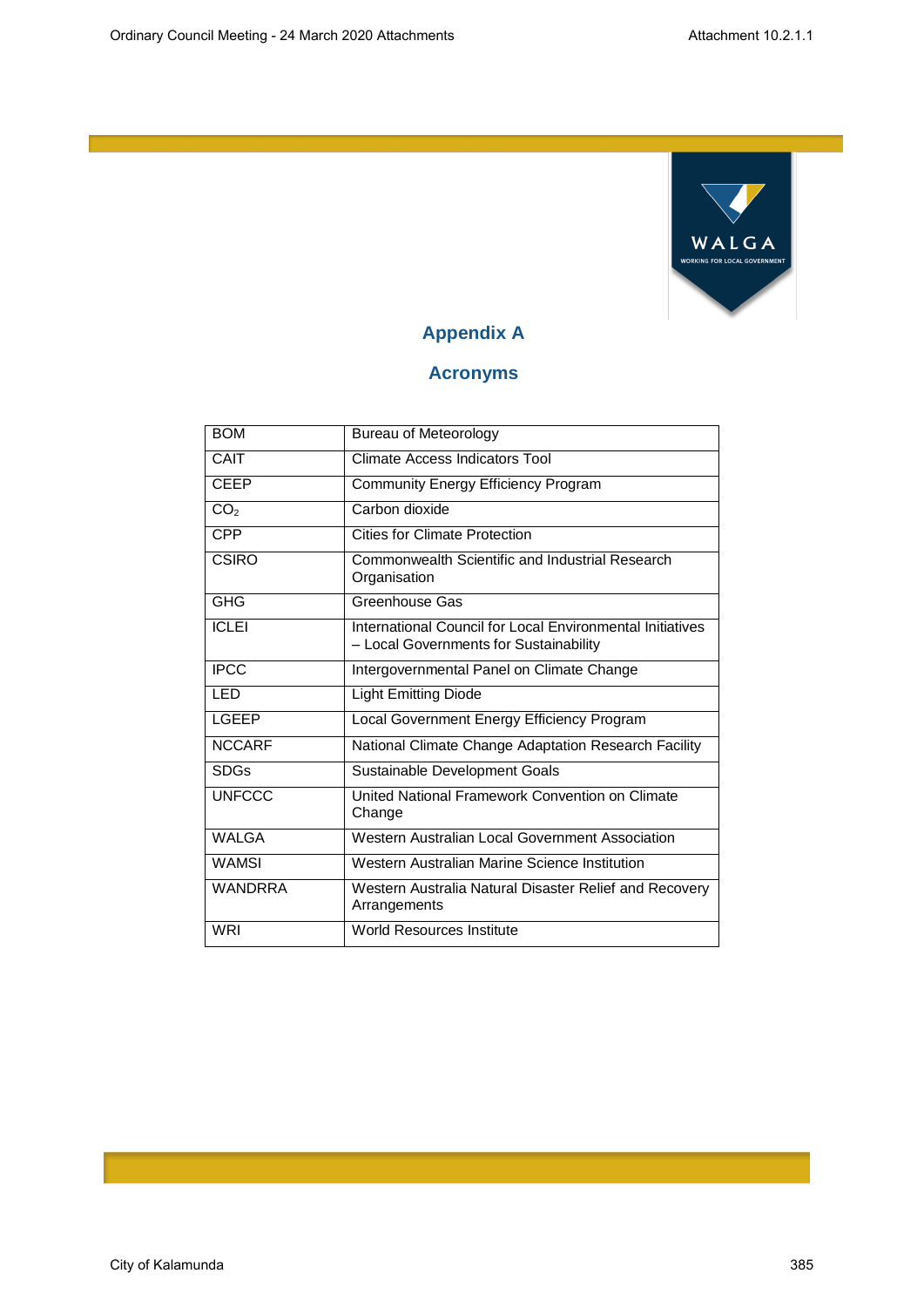

## **Appendix B**

## **Background Information**

#### **Climate change in Australia**<sup>1</sup> **:**

- Australia's climate has warmed in both surface air temperature and surrounding sea surface temperature by around 1°C since 1910.
- By late this century, Australia's average temperature is projected to increase by 3–5°C compared to a 1986–2005 baseline under the current global trajectory of greenhouse gas emissions, 1.5–2.5 °C for a medium emissions scenario or 0.5–1.5 °C for a low emissions scenario.
- There has been, and will continue to be, an increase in the number of days with weather conducive to fire in southern and eastern Australia. The number of days is projected to double by the end of the century under a high emissions scenario.
- May–July rainfall has reduced by around 19 per cent since 1970 in the southwest.
- Winter rainfall is projected to decrease across southern Australia, by a median of 17 per cent with a range of 2–32 per cent under a high emissions scenario by the end of the century, relative to 1986–2005, with more time spent in drought.
- Past and ongoing emissions commit us to further sea-level rise around Australia of around 6–19 cm by 2030, relative to the 1986–2005 baseline. By 2100, sea level rise could exceed two metres<sup>2</sup>.
- The rise in mean sea level will amplify the effects of high tides and storm surges.

**Intergovernmental Panel on Climate Change (IPCC)**: This is the international body for assessing the science related to climate change. IPCC assessments provide a scientific basis for governments at all levels to develop climate related policies, and they underlie negotiations at the UN Climate Conferences. IPCC reports undergo multiple rounds of drafting and review to ensure they are comprehensive and objective and produced in an open and transparent way. Thousands of other experts contribute to the reports by acting as reviewers, ensuring the reports reflect the full range of views in the scientific community.

**Paris Agreement:** The first-ever universal, legally binding global climate deal, adopted by 195 countries at the UNFCCC Conference of Parties in Paris, December 2015. It aims to respond to the global climate change threat by keeping a global temperature rise this century well below 2°C above pre-industrial levels and to pursue efforts to limit the temperature increase even further to 1.5°C. It aims for global greenhouse gases to peak as soon as possible, and seeks to foster resilience and climate adaptation. Full text of the Paris Agreement is available [here.](http://unfccc.int/files/home/application/pdf/paris_agreement.pdf) As of November 2017, all 195 countries have signed on to the Paris Agreement. The United States of America has indicated an intention to withdraw (it is unable to withdraw until November 2020). Further information tracking country ratifications and targets is available [here.](http://cait.wri.org/indc/)

**Sustainable Development Goals (SDGs):** In September 2015, 193 countries (including Australia) agreed to the United Nations 17 Sustainable Development Goals (SDGs) and 169 targets. The SDGs are a successor to the Millennium Development Goals, but unlike the Millennium Development Goals, relate to all developed and emerging countries, as well as

www.walga.asn.au 2007 - 2008 - 2008 - 2008 - 2008 - 2008 - 2008 - 2008 - 2008 - 2008 - 2008 - 2008 - 2008 - 20<br>2008 - 2008 - 2008 - 2008 - 2008 - 2008 - 2008 - 2008 - 2008 - 2008 - 2008 - 2008 - 2008 - 2008 - 2008 - 2008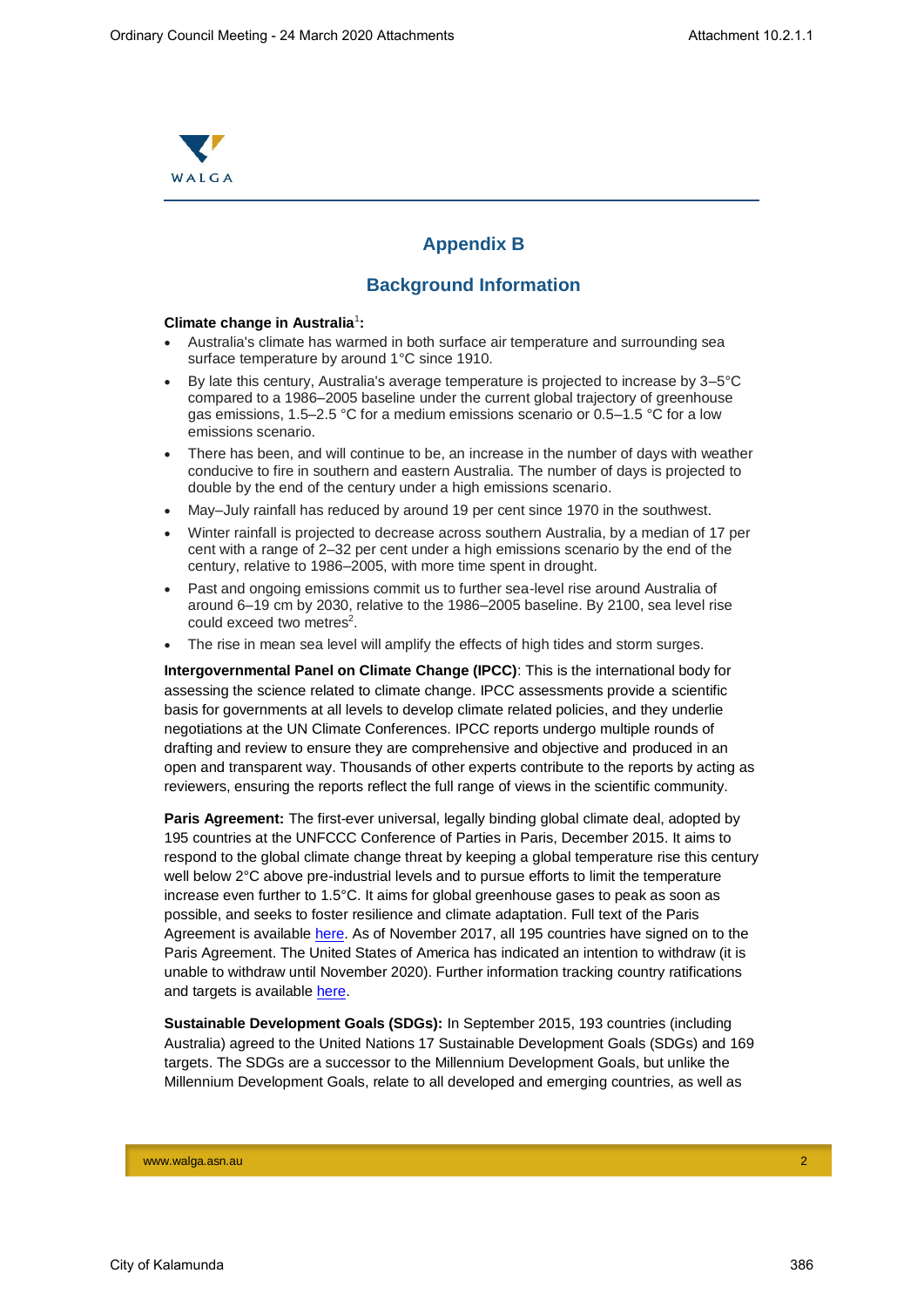

developing countries. They aim to end poverty, hunger and inequality, take action on climate change and the environment, improve access to health and education, build strong institutions and partnerships, and more. Aims include climate action (Goal 13), affordable and clean energy (Goal 7), responsible consumption and production (Goal 12) and sustainable cities and communities (Goal 11). For further information on how the SDGs are relevant to Local Governments, see the Global Network of Cities, Local and Regional Government (UCLG) publication "The Sustainable Development Goals: What Local governments need to know", available [here.](https://www.uclg.org/en/media/news/sustainable-development-goals-what-local-governments-need-know)

**United Nations Framework Convention on Climate Change (UNFCCC)**: an international environmental treaty adopted on 9 May 1992. The UNFCCC objective is to "stabilise greenhouse gas concentrations in the atmosphere at a level that would prevent dangerous anthropogenic interference with the climate system".

**Western Australia Natural Disaster Relief and Recovery Arrangements (WANDRRA)**: provides a range of financial relief measures to assist communities to recover from an eligible natural disaster event, jointly funded by the Western Australian and Australian Governments, which reimburses Local Governments for the restoration and replacement of essential public assets owned by a local government to the extent necessary to restore the asset to the equivalent of its pre-disaster standard.

**Western Australian Local Government action on climate change:** WA Local Governments have, for a number of years, been actively engaged in a range of climate change mitigation and adaptation activity, together with education and encouraging awareness and behaviour change amongst residents. Many Local Governments have made voluntary commitments or pledges in relation to climate change, including the following:

| <b>Pledge</b>                                                          | <b>Description</b>                                                                                                                                                                                           | <b>Number of Local</b><br><b>Government</b><br><b>Participants</b> |
|------------------------------------------------------------------------|--------------------------------------------------------------------------------------------------------------------------------------------------------------------------------------------------------------|--------------------------------------------------------------------|
| <b>Local Government</b><br><b>Climate Change</b><br><b>Declaration</b> | Developed by WALGA. A voluntary<br>opportunity for Local Governments to<br>demonstrate their political commitment to<br>locally appropriate climate change adaptation<br>and mitigation action. <sup>3</sup> | 40<br>(representing 65%)<br>of the WA<br>population)               |
| <b>Divesting from</b><br>fossil fuels                                  | Commitment to shift money out of banks that<br>fund fossil fuels. <sup>4</sup>                                                                                                                               | 12<br>(representing 30%<br>of the WA<br>population)                |
| <b>Compact of Mayors</b>                                               | A coalition of city leaders around the world<br>committed to addressing climate change. <sup>5</sup>                                                                                                         | 4                                                                  |
| <b>Cities Power</b><br><b>Partnership</b>                              | Launched July 2017 by the Climate Council,<br>aims to celebrate and accelerate emission<br>reductions and clean energy in Australian<br>towns and cities. <sup>6</sup>                                       | 10                                                                 |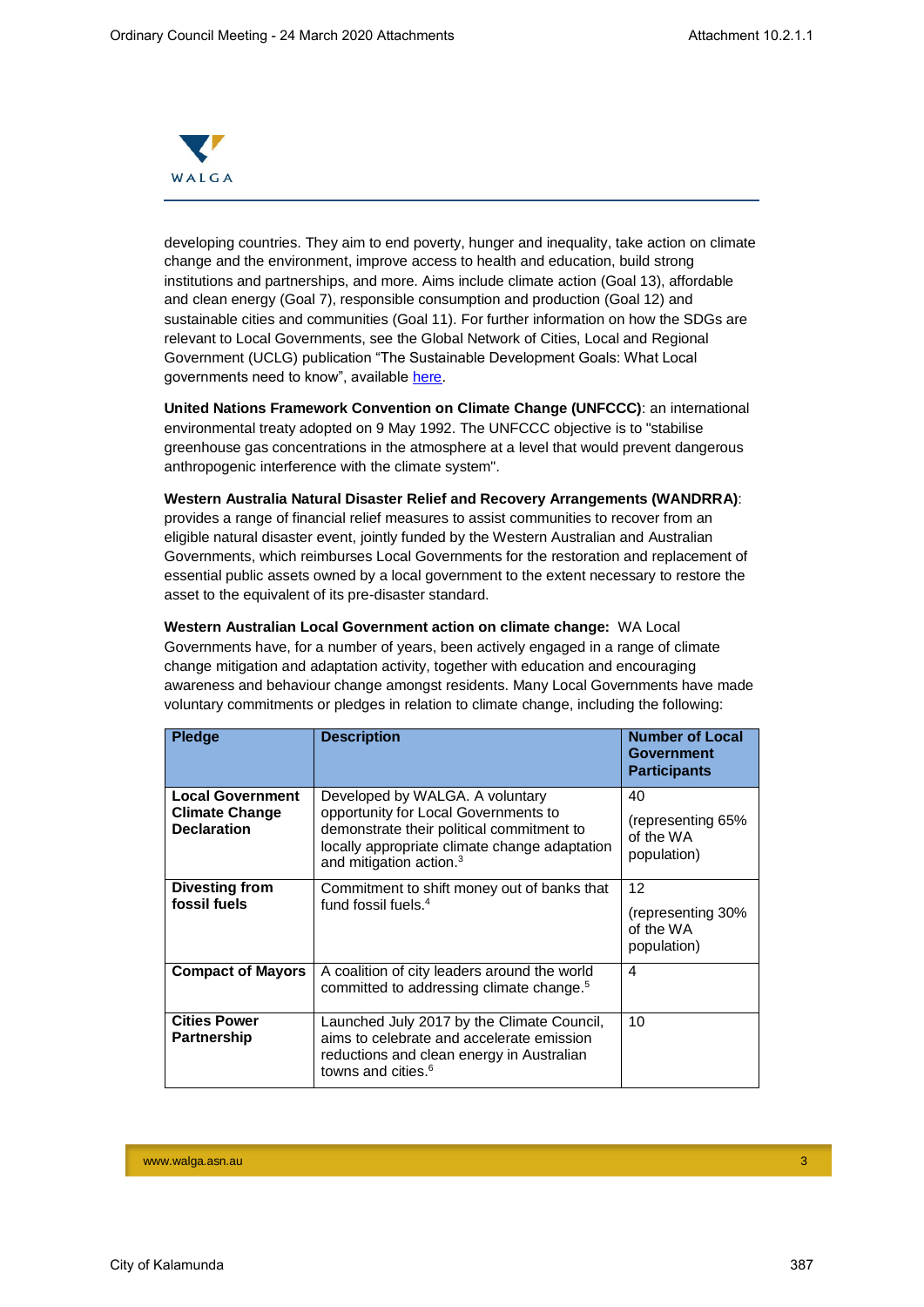

In the past, Western Australian Local Governments have been key delivery agents of Commonwealth Government climate change mitigation programs, such as the Community Energy Efficiency Program (CEEP), the Local Government Energy Efficiency Program (LGEEP) and the Cities for Climate Protection (CCP) Program that was delivered by ICLEI with Commonwealth Government support. The LGEEP and CEEP grants assisted Local Governments in undertaking a wide range of building energy efficiency, LED public lighting and geothermal projects.

| <b>Program</b>                                               | <b>Program dates</b> | <b>WA Local Government</b><br>participants                     |
|--------------------------------------------------------------|----------------------|----------------------------------------------------------------|
| <b>Cities for Climate Protection</b>                         | 1999-2006            | 30                                                             |
| <b>Local Government Energy</b><br>Efficiency Program (LGEEP) | 2011-2014            | 50 (includes 1 WALGA<br>grant)                                 |
| <b>Community Energy Efficiency</b><br>Program (CEEP)         | 2011-2016            | 15 (includes 1 WALGA<br>grant)                                 |
| Emissions Reduction Fund (ERF)                               | 2014-present         | 2 (both transitioned from<br>the Carbon Farming<br>Initiative) |

Adaptation is a current issue for Local Government, particularly as the effects of climate change are now unequivocally being felt, and Local Governments are in a position where they need to be planning for further effects of climate change in the future.

The Western Australian State Government provides around \$1.3 million funding per year under the CoastWest, Coastal Management Plan Assistance Program and Coastal Adaptation and Protection programs. In contrast, the New South Wales State Government (with a coastline one sixth the length of Western Australia), is providing \$63 million over five years. The Queensland State Government (with a coastline a little over half the length of Western Australia) provides \$12 million dollars over three years.

The Western Australian state planning system has encompassed coastal adaptation planning, but this has not yet been expanded to deal with other current and expected issues such as changes in temperature, rainfall and extreme weather events (including floods), heatwaves and bushfires.

www.walga.asn.au 44 Australia and authority and authority and authority and authority and authority and authority and

l

<sup>&</sup>lt;sup>1</sup> CSIRO 2016 State of the Climate. https://www.csiro.au/en/Showcase/state-of-the-climate <sup>2</sup> B Dennis and C Mooney. 2016. 'Scientists nearly double sea level rise projections for 2100, because of Antarctica'. *The Washington Post*. 30 March 2016. Available at: [https://www.washingtonpost.com/news/energy-environment/wp/2016/03/30/antarctic-loss-could](https://www.washingtonpost.com/news/energy-environment/wp/2016/03/30/antarctic-loss-could-double-expected-sea-level-rise-by-2100-scientists-say/?noredirect=on&utm_term=.574c448f582f)double-expected-sea-level-rise-by-2100-scientists-say/?noredirect=on&utm\_term=.574c448f582f

<sup>&</sup>lt;sup>3</sup> For further information see here: [http://walga.asn.au/Policy-Advice-and-](http://walga.asn.au/Policy-Advice-and-Advocacy/Environment/Climate-Change.aspx)[Advocacy/Environment/Climate-Change.aspx.](http://walga.asn.au/Policy-Advice-and-Advocacy/Environment/Climate-Change.aspx)